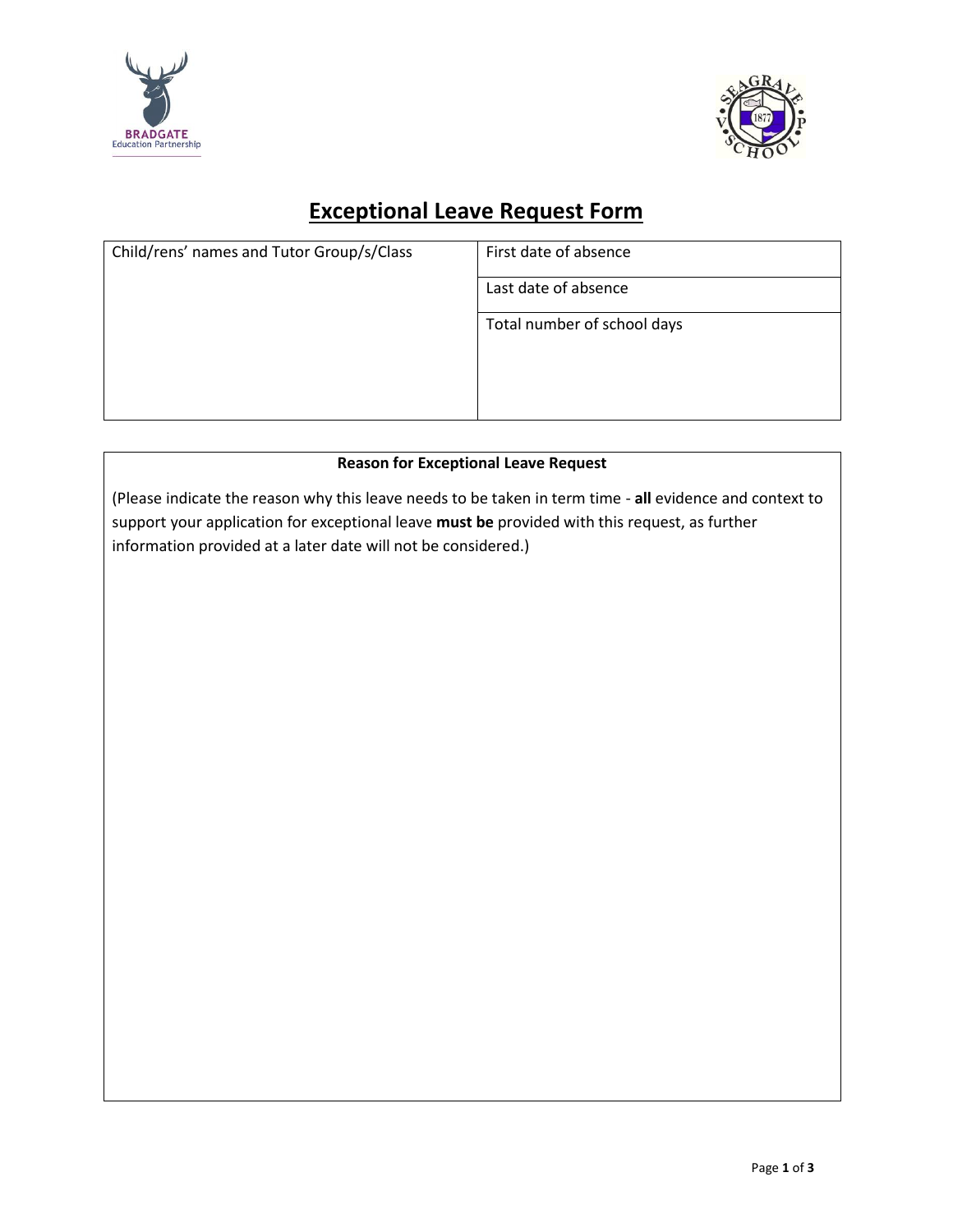| Please tick if your child has sibling(s) at another school or schools |  |  |
|-----------------------------------------------------------------------|--|--|
|                                                                       |  |  |
|                                                                       |  |  |
|                                                                       |  |  |